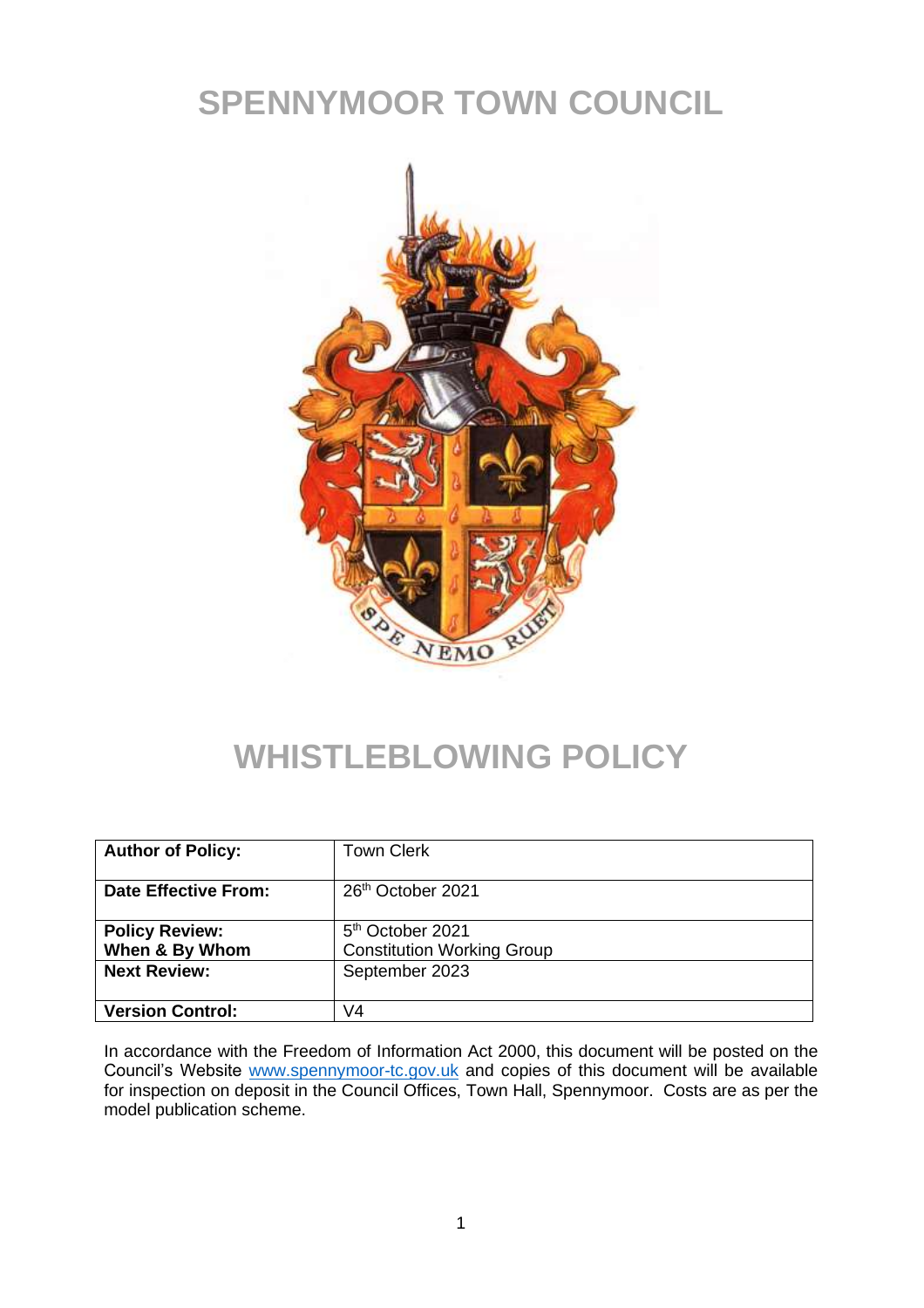# **1. Introduction**

The word "whistleblowing" in this policy refers to a disclosure made in good faith and in the public interest by employees, contractors, volunteers or Members, of malpractice, illegal acts or omissions at work.

A whistleblower is a witness and not a complainant. Whistleblowing is not the same as making a complaint or raising a grievance, where the individual is saying that they have been personally poorly treated. A whistleblower is usually not directly or personally affected by the matter concerned.

#### **2. Statement of Commitment**

Spennymoor Town Council is committed to achieving the highest possible standards of service and the highest possible ethical standards in public life and in all of its practices. As such, malpractice and wrongdoing are taken very seriously by the Council.

Spennymoor Town Council recognises that in many cases, the Council's employees, Members, volunteer helpers or contractors will be the people most likely to become aware of wrongdoing or malpractice. In light of this, the Council encourages its staff, Members, contractors and volunteers to use the mechanisms specified within this policy to report malpractice by its Members, employees or ex-employees with confidence and without having to worry about being victimised, discriminated against or disadvantaged in any way as a result.

Where Council employees or Members are aware of or suspect malpractice, the Council expects them to report their suspicions. The Council will treat failure to report wrongdoing or malpractice as a serious matter.

Spennymoor Town Council will not tolerate any harassment or victimisation of a whistle-blower (including informal pressures), and will treat this as a serious disciplinary offence. Appropriate disciplinary action may be taken in accordance with the Council's Disciplinary Procedure.

# **3. Legal Framework**

Under the Public Interest Disclosure Act 1998, workers who raise genuine concerns about a range of misconduct or malpractice at work have statutory protection against victimisation and dismissal.

An employee who blows the whistle will be protected by the Act if the disclosure is made in good faith about any of the following: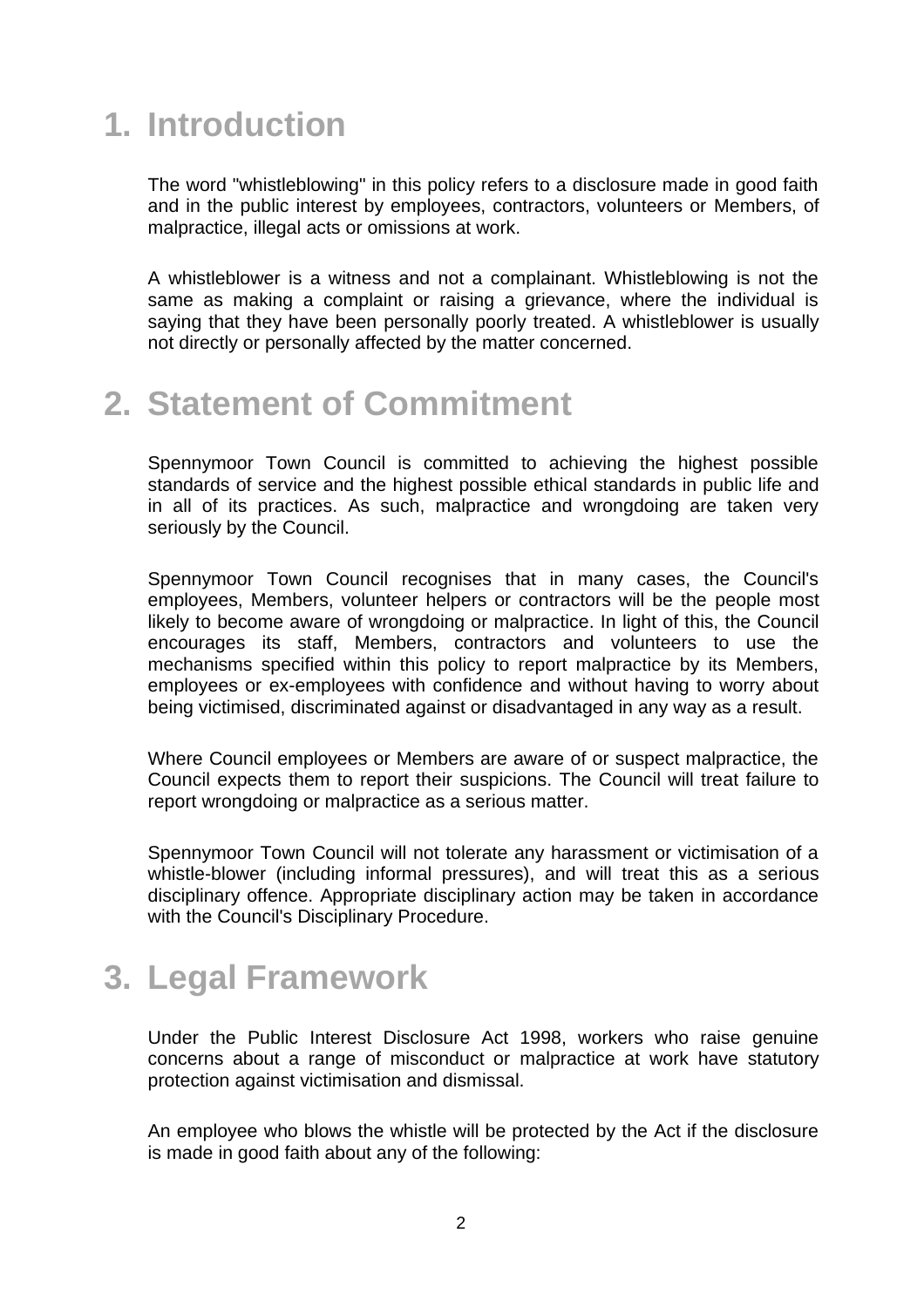- a criminal act:
- failure to comply with a legal obligation;
- miscarriages of justice;
- danger to health and safety;
- any damage to the environment; or,
- an attempt to cover up any of the above.

A whistleblower will not be protected under the Act if they break the law when making a disclosure.

### **4. Scope of this Policy**

Spennymoor Town Council has a range of policies and procedures in place to deal with standards of behaviour at work, including a Grievance Policy, Disciplinary Policy and a Dignity at Work Policy. Employees are encouraged to use the provisions of these procedures when appropriate.

Service users should make complaints or raise concerns through the Complaints Procedure.

Therefore, this Whistleblowing Policy should not be used to deal with complaints that employees may have about their employment in most circumstances. The aim of the Whistleblowing Policy and Procedure is to enable employees, Members, contractors and volunteers to report an issue if they feel that it cannot be done using the existing procedures, particularly if the matter is not about their personal employment position. Whistleblowing refers to issues that are of such importance that the public interest is served by reporting the issue.

The following is a list of examples when this policy may be used (please note that this list is not exhaustive):

- When any unlawful act, whether criminal or a breach of civil law, has been committed, is being committed or is likely to be committed;
- suspected corruption or fraud;
- disregard for legislation, particularly that of health & safety at work;
- a breach of a code of conduct: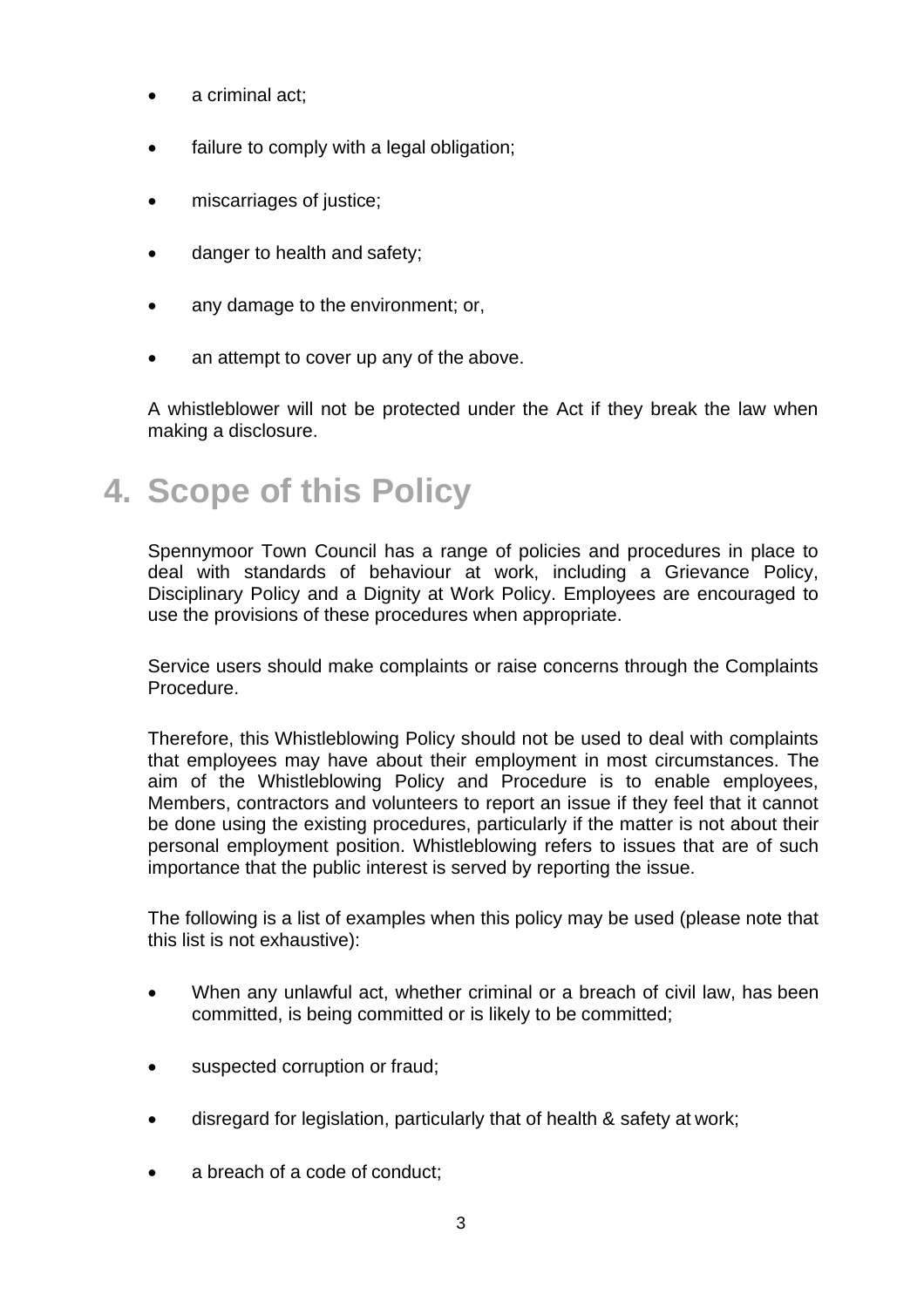- misuse of assets, including stores, equipment, vehicles, buildings, computer hardware and software;
- causing damage to the environment;
- breach of financial regulations;
- showing undue favour over a contractual matter or to a job applicant;
- breach of, or failure to implement or comply with any policy determined by the Council;
- failure to take reasonable steps to report and rectify any situation which is likely to give rise to a significant avoidable cost, or loss of income, to the Council or would otherwise seriously prejudice the Council;
- abuse of power, or the use of the Council's powers and authority for any unauthorised or ulterior purpose; or,
- deliberately concealing information in relation to any of the items on this list.

Whilst volunteers are not covered by the Public Interest Disclosure Act, this Council's policy has been written to include volunteers.

# **5. How to Disclose Information**

# **a) The Town Council**

The *Public Interest Disclosure Act* directs workers towards raising matters internally in the first instance, and to use internal whistleblowing policies.

For a disclosure to be protected by law, a whistle-blower must:

- make the disclosure in good faith;
- reasonably believe that the information is substantially true.

# **b) A Legal Advisor**

A disclosure of information for the purpose of obtaining legal advice is protected.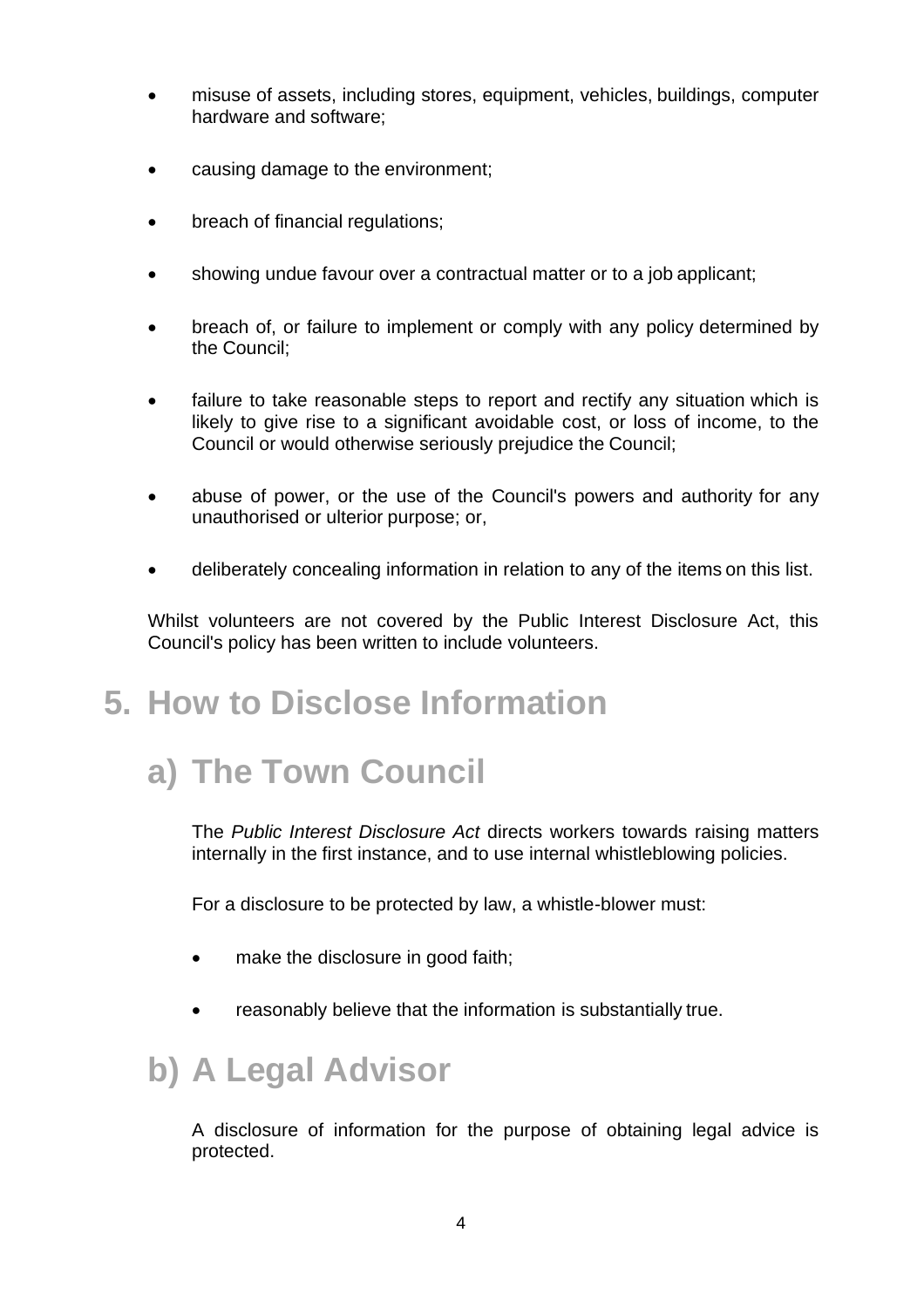# **c) Prescribed Persons**

Whilst the Town Council strongly encourages disclosures to be made internally, if a whistleblower feels unable to use the procedure outlined within this policy they can make a disclosure to other people/organisations as prescribed by government. The most relevant prescribed people relating to the Town Council are:

- The Health and Safety Executive and Durham County Council for health and safety risks;
- The Environment Agency;
- The Serious Fraud Office;
- Inland Revenue;
- Customs & Excise;
- National Audit Office, Audit Commission; and,
- Information Commissioner.

To make a protected disclosure to a prescribed person, the whistleblower must:

- make the disclosure in good faith;
- reasonably believe that the information is substantially true; and,
- reasonably believe that the information is being disclosed to the right person or organisation.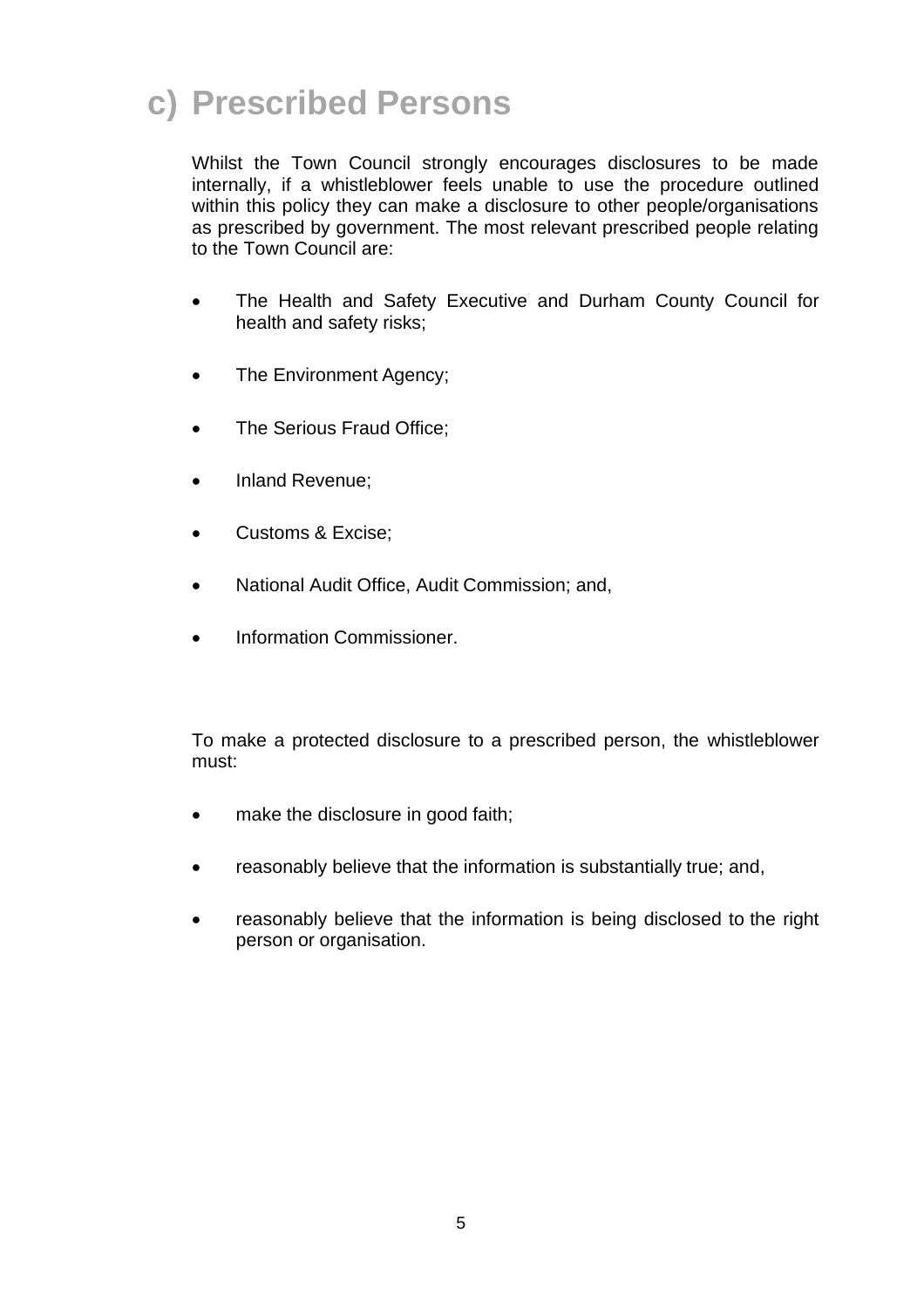# **6. Wider Disclosures**

A whistleblower would also be protected under the Act if they made wider disclosures, e.g. to a professional body, the Police or an MP etc., if the whistleblower:

- makes the disclosure in good faith;
- reasonably believes that the information is substantially true;
- does not act for personal gain; and,
- acts reasonably taking into account the circumstances.

In order to make a protected wider disclosure, the whistle-blower must either:

- reasonably believe that the Council would treat them unfairly if they made a disclosure internally or to a prescribed person;
- reasonably believe that an internal disclosure would result in the destruction or cover-up of evidence; and,
- have previously disclosed the same or very similar information internally or to a prescribed person.

### **7. Whistleblowing Procedure**

# **7.1 Confidentiality**

If the whistleblower requests confidentiality, the Council will not reveal the whistleblower's name or position without their permission. It is, however, easier to pursue and verify complaints if the whistle-blower provides his/her name. Unsupported, anonymous complaints and allegations will be treated with caution.

There may be circumstances when the Council is legally obliged to disclose the name of a whistleblower, e.g. when ordered to by a court.

#### **7.2 Protection for Whistleblowers**

If an employee, Member, volunteer or contractor raises a concern which they believe to be true, the Council will take appropriate action to protect the individual from harassment, victimisation and bullying.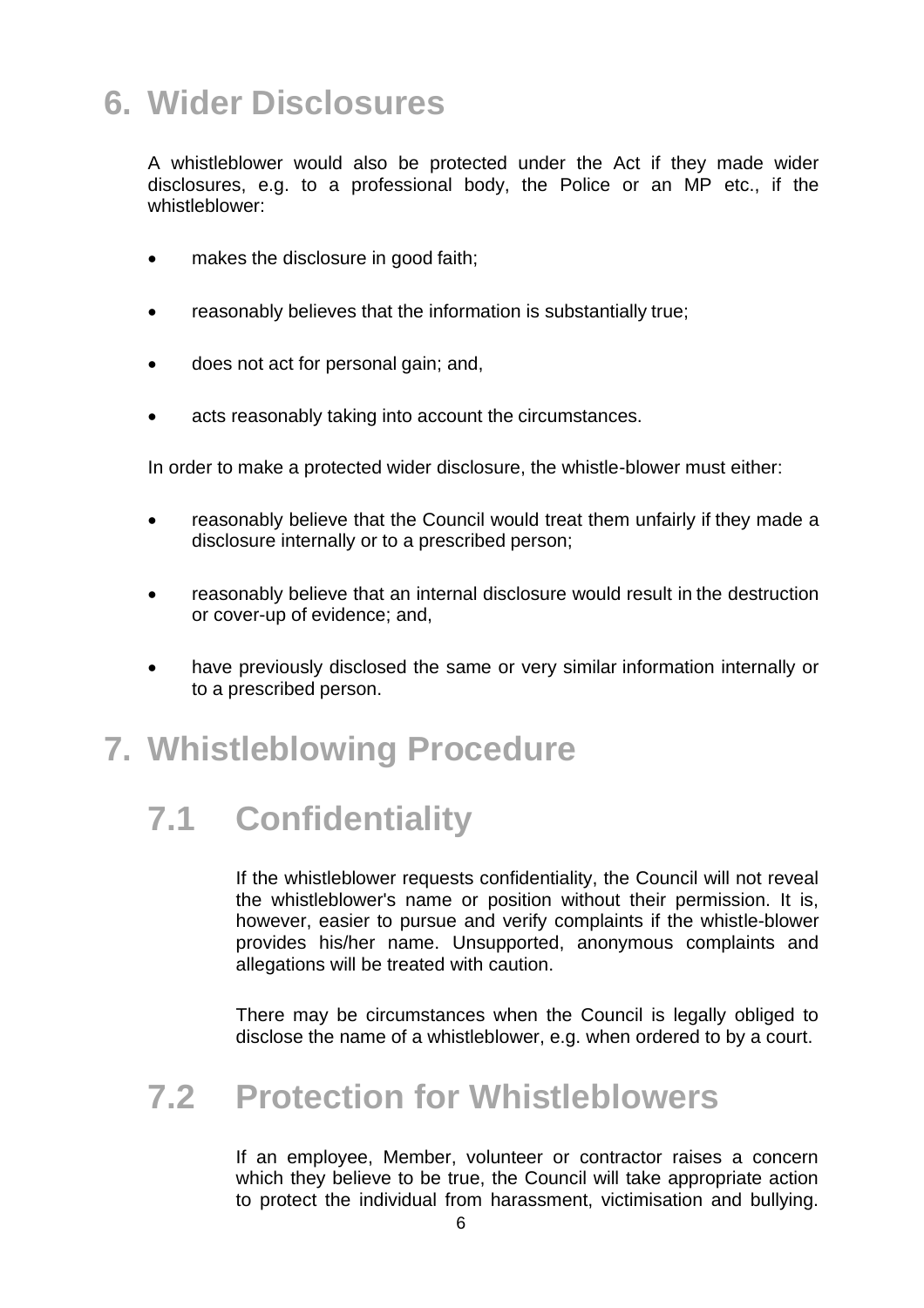Employees who raise a genuine concern under this policy will not be at risk of losing their job.

However, a whistleblower will not be protected from the consequences of making a disclosure if, by doing so, they commit a criminal offence.

#### **7.3 Involvement of Trades Unions**

Spennymoor Town Council recognises the right of whistleblowers to be advised and represented by their union when raising concerns under the whistleblowing procedure.

#### **7.4 Designated Officer**

The Town Clerk is the Designated Officer to be a point of contact for concerns raised under this procedure.

# **a) Raising a Concern**

An employee should normally raise their concerns about wrongdoing or malpractice with his / her immediate line manager. Whilst the whistleblower is not expected to prove the truth of an allegation or to investigate the matter themselves, the whistleblower should have a reasonable belief and some evidence to back it up before raising their concerns. The manager will notify the Designated Officer within two working days whenever possible.

Where it is not appropriate to go via normal management reporting channels, because the matter is serious and sensitive (e.g. if the whistleblower believes that his or her manager is involved), he/she should contact the Designated Officer. Members, volunteers and contractors should contact the Designated Officer.

The Town Clerk must take all concerns seriously.

Where, exceptionally, the concern is about the Town Clerk, the concerns should be reported to the Mayor of the Council, who will decide how the investigation will proceed. This may include an external investigation.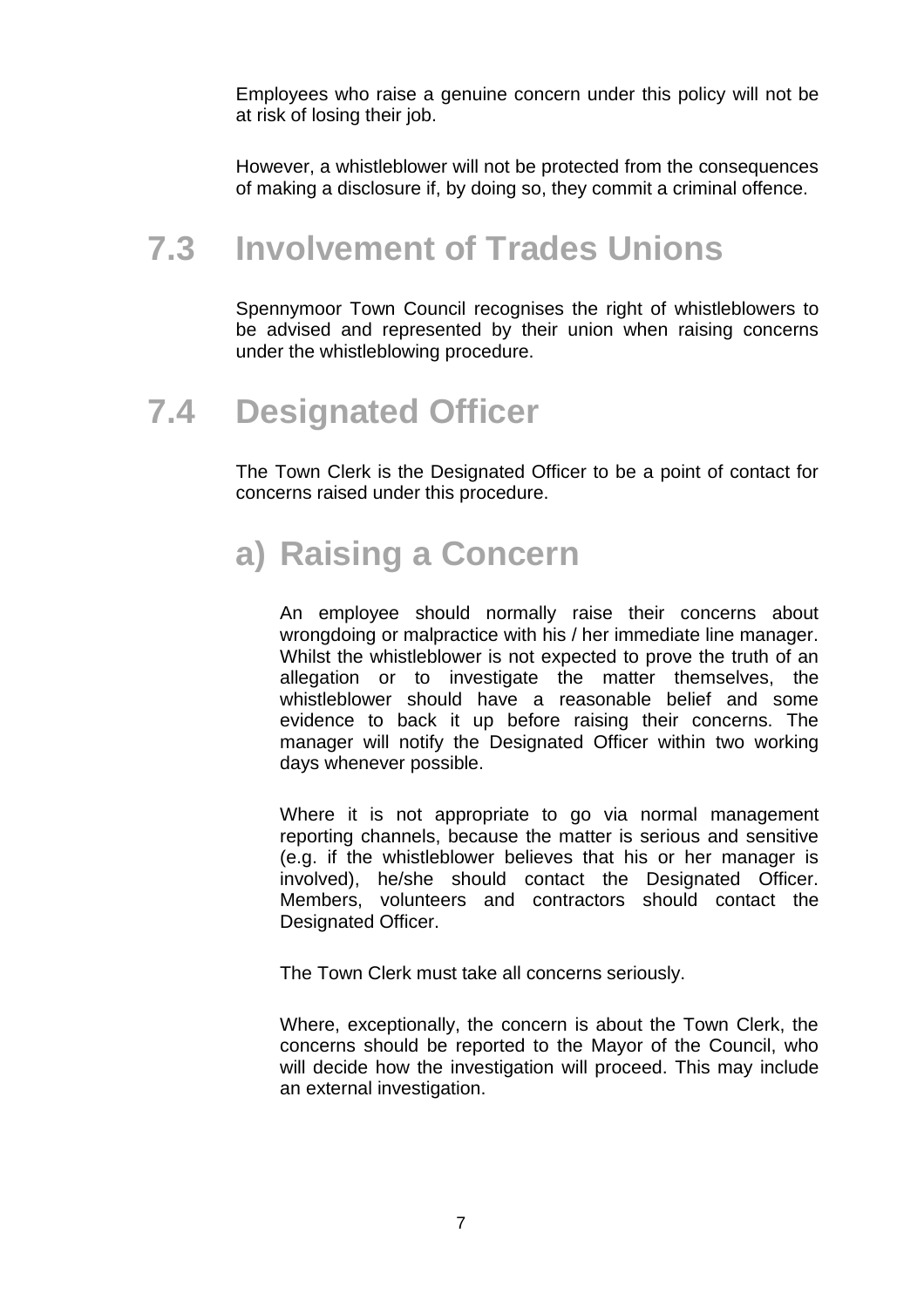# **b) Employer's Response**

Within ten working days, the Town Clerk will arrange an initial interview to ascertain the nature of the whistleblower's concern. The interview will be confidential if requested by the whistleblower. The whistleblower has the right to bring a friend or union representative along with them. The friend must observe confidentiality.

At this stage, the whistleblower will be asked whether he/she wishes his / her identity to be disclosed and will be reassured about protection from possible reprisals or victimisation.

The whistleblower will be asked if they wish to make a written or verbal statement. In either case, the Town Clerk will write a brief summary (dated) of the interview, which will be agreed by both parties.

The Town Clerk will be responsible for the commission of any further investigation.

### **c) Investigation**

The investigation may need to be carried out under strict confidentiality, i.e. the subject of the investigation will not be informed until, or if, it becomes necessary to do so. This may be appropriate in cases of suspected fraud.

The Town Clerk will offer to keep the whistleblower informed about the investigation and its outcome.

If the investigation finds that there is a case to be answered by any employee, Spennymoor Town Council's Disciplinary Procedure will be used.

If the investigation identifies that there is no case to answer, but that the whistleblower held a genuine concern and was not acting maliciously, the matter will be closed. The Town Clerk will ensure that the whistleblower suffers no reprisals or victimisation.

If the investigation discovers that an employee has made false accusations with malicious intent, appropriate disciplinary action may be taken in accordance with the Council's Disciplinary Procedure.